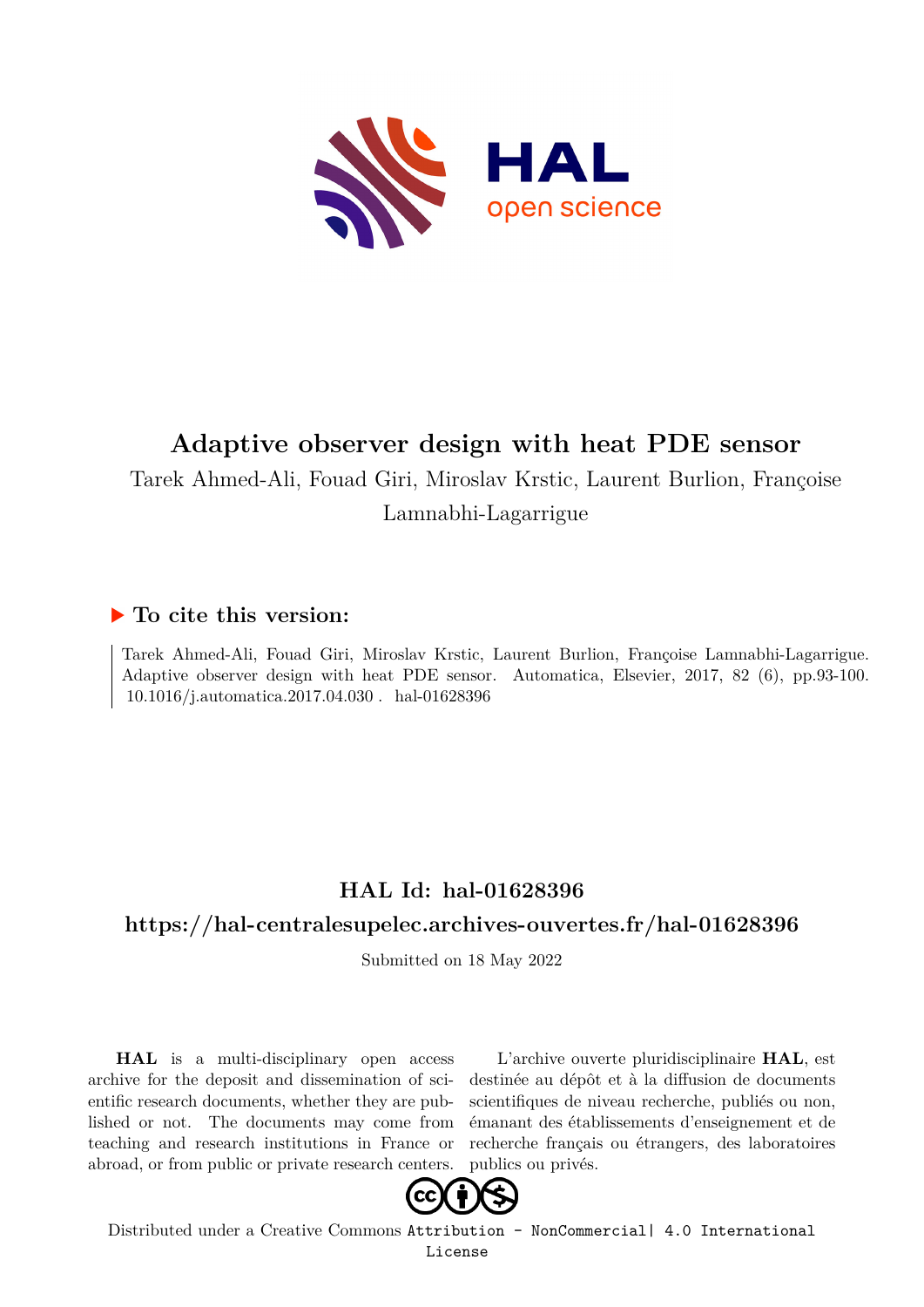## **Adaptive observer design with heat PDE sensor**

Tarek Ahmed-Aliª, Fouad Giriª, Miroslav Krstic <sup>b</sup>, Laurent Burlion <sup>c</sup>, Françoise Lamnabhi-Lagarrigue <sup>d</sup>

<sup>a</sup> *Université de Caen Normandie, UNICAEN, ENSICAEN, France*

<sup>b</sup> Department of Mechanical and Aerospace Engineering, University of California at San Diego, La Jolla, CA 92093-0411, USA <sup>c</sup> *ONERA, the French Aerospace Lab, 31055 Toulouse, France* <sup>d</sup> *CNRS L2S, CentraleSupelec, EECI, 91192 Gif-sur-Yvette, France*

The problem of state and parameter estimation is addressed for systems with cascade structure including finite-dimensional dynamics followed in series with infinite-dimensional dynamics. The formers are captured through an ODE that is state- and parameter-affine. The latter, referred to as sensor dynamics, are represented by a diffusion parabolic PDE. Both equations are subject to parameter uncertainty. Furthermore, the connection point between the ODE and the PDE blocs is not accessible to measurements. The aim is to get online estimates of all inaccessible states and unknown parameters of both the ODE and the PDE subsystems. This observation problem is dealt with by combining the backstepping design method and the extended Kalman observer approach. The obtained adaptive observer is shown to be exponentially convergent under an ad-hoc persistent excitation condition.

#### **1. Introduction**

An intensive research activity has been devoted to observer design over the past three decades. This activity has mainly been focused on (finite-dimensional) nonlinear systems described by ordinary differential equations (ODEs) leading to numerous observer design techniques and related stability and convergence results. So far, much less research effort has been devoted to the problem of state observation for systems involving partial differential equations (PDEs). In this respect, the emphasis has been put on the problem of designing exponential boundary observers for various types of systems including linear wave equation (Guo & Xu, 2007), semilinear diffusion equation (Fridman & Blighovsky, 2012). Attention has also been paid to designing finitetime convergent observers, see e.g. Miranda, Moreno, Chairez, and Fridman (2012) and sampled-data exponentially convergent observers for parabolic-type PDEs (Ahmed-Ali, Fridman, Giri, Burlion, & Lamnabhi-Lagarrigue, 2015, 2016; Ahmed-Ali, Giri, Krstic, & Lamnabhi-Lagarrigue, 2016).

In Smyshlyaev and Krstic (2005), a quite different approach to boundary observer design has been developed for a class of parabolic partial integro-differential equations. The resulting observers involve gain kernels that are constructed using the continuum version of the backstepping design method. This approach has been applied to observer design for various systems described by PDEs e.g. magnetohydrodynamic system (Vazquez, Schuster, & Krstic, 2008), linear hyperbolic system (Vazquez, Krstic, & Coron, 2011), and drilling system (Hauge, Aamo, & Godhavn, 2013). Later on, the backstepping-like approach has proved to be applicable to various other classes of systems including cascades of ODEs and PDEs. For these cascade systems, the aim is to recover the (finite-dimensional) state of the system ODE part and the (infinitedimensional) state of the PDE part. A major difficulty lies in the fact that the connection point between the two parts is not accessible to measurements. In Krstic and Smyshlyaev (2008), the observation problem has been addressed for linear ODE–PDE cascade systems where the PDE part can be seen as representing sensor dynamics. The latter have been captured by a (purely convection) firstorder hyperbolic PDE which models transport delays. Using the

*E-mail addresses:* Tarek.Ahmed-Ali@ensicaen.fr (T. Ahmed-Ali), fouad.giri@unicaen.fr (F. Giri), krstic@ucsd.edu (M. Krstic), Laurent.Burlion@onera.fr (L. Burlion),

Francoise.Lamnabhi-Lagarrigue@lss.supelec.fr (F. Lamnabhi-Lagarrigue).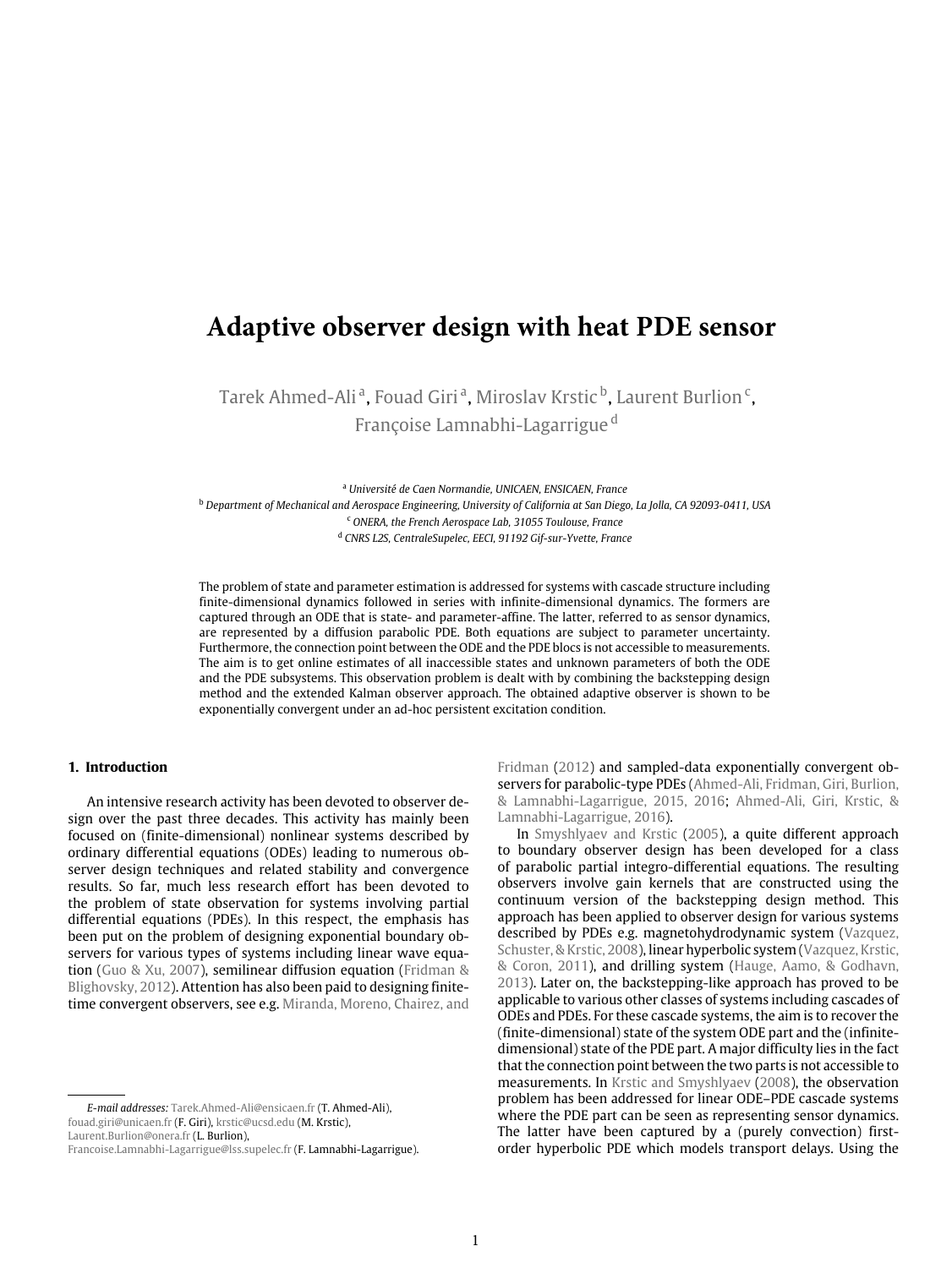backstepping design approach, new state transformations and Lyapunov–Krasovskii functional have been employed in observer design resulting in a new family of boundary predictor observers. A similar design approach has been developed in Krstic (2009) to get state observers for ODE–PDE cascades where the PDE part is a (diffusion) parabolic equation (describing e.g. heat diffusion phenomena). Like the system, the observer structure is an ODE–PDE cascade augmented by innovation terms with observer gains. The design PDEs yielding observer gains, which were hyperbolic of first order in the delay problem considered in Krstic and Smyshlyaev (2008), have turned out to be hyperbolic of second-order in the diffusion problem studied in Krstic (2009). Extensions of this observer design to sampled-output ODE–PDE systems have been proposed in Ahmed-Ali, Karafyllis, Giri, Krstic, and Lamnabhi-Lagarrigue (2016) and Karafyllis, Ahmed-Ali, Giri, Krstic, and Lamnabhi-Lagarrigue (2016).

In this paper, the problem of state observation for ODE–PDE systems, where the PDE is a diffusion parabolic equation, is addressed in presence of parametric uncertainty. The unknown parameter vectors come linearly in the finite- and infinitedimensional subsystem, but the associated regression vectors are allowed to be nonlinear in the system output adding thus extra nonlinear dynamics. Clearly, this class of systems is much wider than that of Krstic and Smyshlyaev (2008) which was limited to parameter-uncertainty-free linear ODE–PDE systems. We seek an observer that provides online estimates of the ODE and PDE states and their unknown parameters. This observation problem is dealt with by designing an adaptive observer making use of the (infinite-dimensional) backstepping design technique and the (finite-dimensional) Kalman observer approach. Interestingly, the resulting observer turns out to be a nonlinear adaptive version of the generalized-predictor observer of Krstic (2009). It involves design PDEs yielding observer gains similar to those of their nonadaptive counterparts. Besides, the adaptive observer includes additional filters, defined by ODEs and PDEs, that define the (timevarying) direction along which the parameter adaptive laws evolve in the parameter space.

Compared to Ahmed-Ali, Giri, Krstic, Burlion, and Lamnabhi-Lagarrigue (2015), Ahmed-Ali, Giri, Krstic, and Lamnabhi-Lagarrigue (2015) and Ahmed-Ali, Giri, Krstic, Burlion, and Lamnabhi-Lagarrigue (2016), the observation problem that is presently studied is quite different. Indeed, the class of systems considered in Ahmed-Ali, Giri, Krstic, Burlion, and Lamnabhi-Lagarrigue (2016, 2015) is described using solely a semilinear heat PDE, i.e. no ODE subsystem was involved in those systems. Furthermore, the adaptive observers in Ahmed-Ali, Giri, Krstic, Burlion, and Lamnabhi-Lagarrigue (2015) and Ahmed-Ali, Giri, Krstic, Lamnabhi-Lagarrigue, and Burlion (2016) necessitated as many sensors as the number of unknown parameters. In Ahmed-Ali, Giri, Krstic, and Lamnabhi-Lagarrigue (2015), an ODE–PDE system structure was considered but the system was not subject to parameter uncertainty and so the proposed observer was not adaptive. In Ahmed-Ali, Fridman et al. (2016); Ahmed-Ali, Giri, Krstic, and Lamnabhi-Lagarrigue (2016), the problem of observer design is considered for delayed ODE systems subject to parameter uncertainty. The constant delay is described by first-order hyperbolic PDE leading to an ODE–PDE representation of the system. As the parameter uncertainty only enters in the ODE, the adaptive observer design problem proves to be much simpler than the present problem where parameter uncertainty also affects the PDE.

The paper is organized as follows: in Section 2, the observation problem under study is formulated and an adaptive observer is proposed; the observer convergence is analyzed in Section 3 and numerical simulation results are provided in Section 4; a conclusion and reference list end the paper. To alleviate the presentation, some technical proofs are appended.

| ODE<br>(Plant) | u(D,t) | PDE<br>(Sensor) | $y(t) = u(0,t)$ |
|----------------|--------|-----------------|-----------------|
|----------------|--------|-----------------|-----------------|

**Fig. 1.** System structure.

*Notations*. Throughout the paper,  $\mathbb{R}^n$  denotes the *n* dimensional real space and the corresponding Euclidean norm is denoted ∥·∥. This also denotes the induced matrix norm in  $\mathbb{R}^{n \times m}$ , the set of all  $n \times m$  real matrices. Functions that are continuously differentiable with respect to all their arguments are denoted  $C^1$ .  $L_2[0, D]$  is the Hilbert space of square integrable functions and the corresponding

 $L_2$  norm is denoted  $\lVert \cdot \rVert_2$ . Accordingly,  $\lVert w \rVert_2 = \left( \int_0^D w^2(\varsigma) d\varsigma \right)^{1/2}$ 

for all  $w \in L_2[0, D]$ .  $H^1(0, D)$  is the Sobolev space of absolutely continuous functions  $w : [0, D] \rightarrow \mathbb{R}$ ;  $x \rightarrow w(x)$  with  $dw/dx \in L_2[0, D]$ . *H*<sup>2</sup>(0, *D*) is the Sobolev space of scalar functions *w* : [0, *D*] → **R**;  $x$  →  $w(x)$  with absolutely continuous  $dw/dx$  ∈ *L*<sub>2</sub>[0, *D*] and  $d^2w/dx^2$  ∈ *L*<sub>2</sub>[0, *D*]. For any  $w ∈ H^1(0, D)$  such that  $w(0) = 0$  or  $w(D) = 0$ , the following Wirtinger's inequalities hold:

$$
\int_0^D w^2(x)dx \le \frac{4D}{\pi^2} \int_0^D w_x^2(x)dx
$$
 (1a)

$$
\max_{0 \le x \le D} w^2(x) \le D \int_0^D w_x^2(x) dx.
$$
 (1b)

Finally, given a two-dimensional function  $w : [0, D] \times \mathbb{R}_+ \rightarrow$ **R**;  $(x, t) \rightarrow w(x, t)$ , the notation  $w[t]$  and  $w_x[t]$  refer to the functions defined on  $0 \le x \le D$  by  $(w[t])(x) = w(x, t)$  and  $(w_x[t])(x) = \partial w(x, t)/\partial x$ .

#### **2. Problem formulation and adaptive observer statement**

The system under study is composed of a finite-dimensional nonlinear subsystem connected in series with an infinitedimensional subsystem as depicted in Fig. 1. The former assumes the following state-space representation:

$$
\dot{X}(t) = AX(t) + \phi_1(t)\theta_1, \quad t \ge 0,
$$
\n(2)

with  $X(0) = X_0 \in \mathbb{R}^n$  is arbitrary. The infinite-dimensional subsystem is modeled by a parabolic PDE of the form,

$$
u_t(x, t) = u_{xx}(x, t) + \phi_2(x, t)\theta_2, \quad 0 \le x \le D
$$
 (3a)

$$
u_x(0, t) = 0, \t u(D, t) = CX(t)
$$
\n(3b)

where  $A \in \mathbb{R}^{n \times n}$  and  $C \in \mathbb{R}^{1 \times n}$  are known constant matrices and the pair  $(A, C)$  is observable;  $\phi_1 \in C^1([0, \infty) : \mathbb{R}^{n \times m_1})$  and  $\phi_2 \in C^1([0, D] \times [0, \infty) : \mathbf{R}^{1 \times m_2})$  are known bounded functions; the domain length  $D > 0$  is a known scalar. The state vector  $X(t) \in \mathbb{R}^n$  and the distributed state  $u(x, t) \in \mathbb{R}$  are not accessible to measurement, except for the boundary state *u*(0, *t*) which stands as the output of the whole system. The system parameter vectors  $\theta_1 \in \mathbb{R}^{m_1}$  and  $\theta_2 \in \mathbb{R}^{m_2}$  are not known but their dimensions  $(m_1, m_2)$  are.

The aim is to design an observer able to provide accurate online estimates of the system state functions  $X(t)$  and  $u(x, t)$  ( $t > 0$ ,  $\leq$  $x \leq D$ ), on the one hand, and the unknown parameter vectors  $\theta_1$  and  $\theta_2$ , on the other. The observer must only make use of the system output  $y(t) = u(0, t)$ . The uncertain quantities in (2) and (3a) constitute a new feature of this study compared to Krstic (2009) where  $\phi_1(t)\theta_1 = \phi_2(x, t)\theta_2 = 0$ . On the other hand, the functions  $\phi_1(t)$  and  $\phi_2(x, t)$  are presently allowed to be output dependent i.e. one might have  $\phi_1(t) = \psi_1(t, y(t))$  and  $\phi_2(x, t) =$  $\psi_2(x, t, y(t))$  for some functions  $\psi_1(\cdot, \cdot)$  and  $\psi_2(\cdot, \cdot)$ . That is, the present observer design is not limited to linear systems, unlike Krstic (2009).

To cope with the observation problem at hand, the adaptive observer of Table 1 is proposed.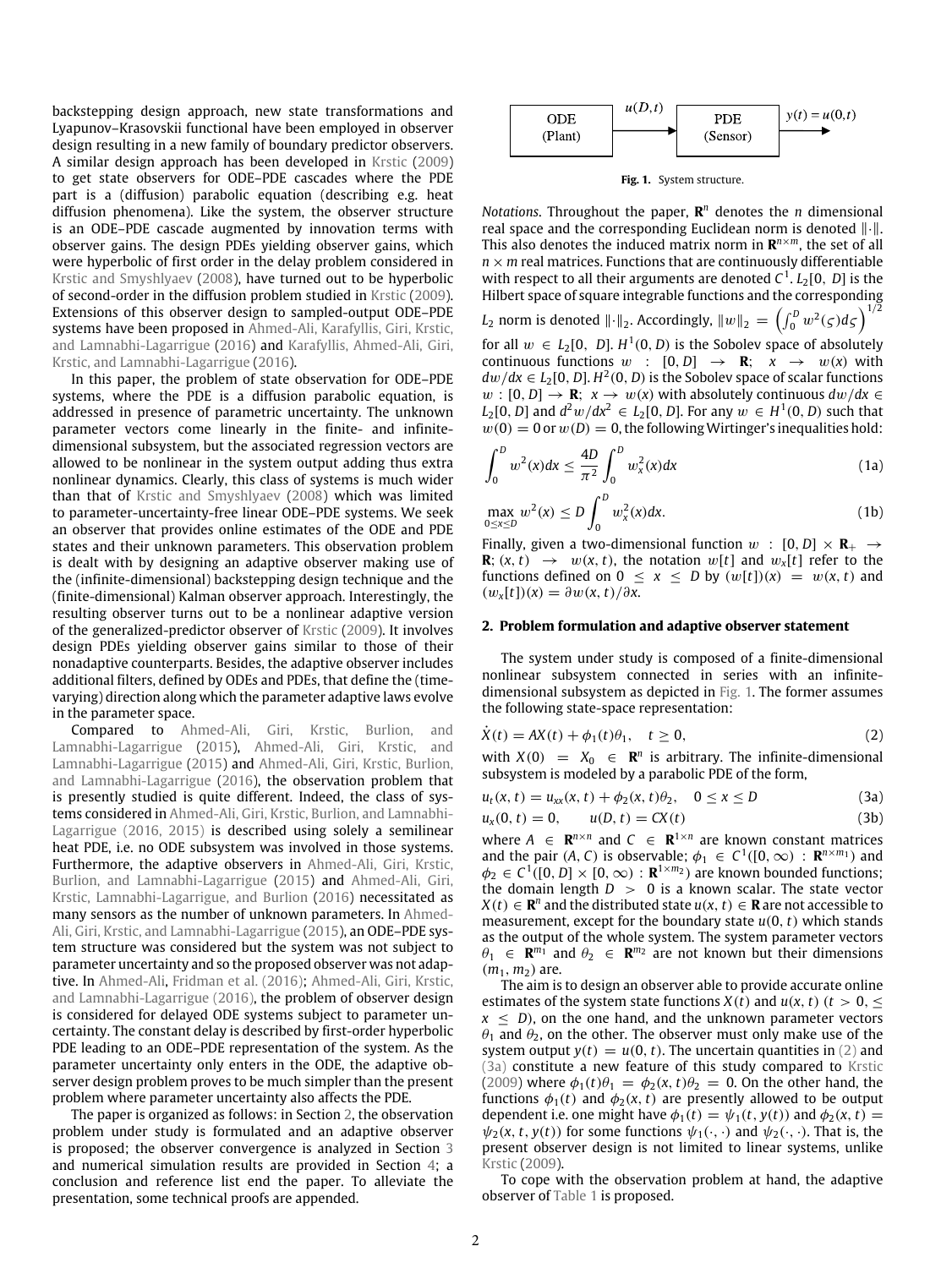| Adaptive observer.                                                                                                                                              |      |
|-----------------------------------------------------------------------------------------------------------------------------------------------------------------|------|
| State observer:                                                                                                                                                 |      |
| $\hat{X}(t) = A\hat{X}(t) + \phi_1(t)\hat{\theta}_1(t) - K(\hat{u}(0, t) - u(0, t)) + \lambda_1(t)\hat{\theta}_1(t) + \lambda_2(t)\hat{\theta}_2(t)$            | (4a) |
| $\hat{u}_t(x, t) = \hat{u}_{xx}(x, t) + \phi_2(x, t)\hat{\theta}_2(t) - CM(x) M^{-1}(D)K(\hat{u}(0, t) - u(0, t))$                                              | (4b) |
| + $(\lambda_3(x, t)$ + CM(x)M <sup>-1</sup> (D) $\lambda_1(t)$ ) $\hat{\theta}_1(t)$                                                                            |      |
| + $(\lambda_4(x, t)$ + $CM(x)M^{-1}(D)\lambda_2(t))\hat{\theta}_2(t)$                                                                                           |      |
| $\hat{u}_x(0, t) = 0$ , $\hat{u}(D, t) = C\hat{X}(t)$                                                                                                           | (4c) |
| for all $t \ge 0$ and all $x \in [0, D]$ , where $K \in \mathbb{R}^n$ is such that                                                                              |      |
| $A - KCM^{-1}(D)$ is Hurwitz.                                                                                                                                   |      |
| Parameter adaptive law                                                                                                                                          |      |
| $\ddot{\theta}(t) = -\rho R(t) \Lambda(t) \tilde{u}(0, t)$                                                                                                      | (4d) |
| $R(t) = R(t) - R(t) \Lambda(t) \Lambda^{T}(t) R(t)$                                                                                                             | (4e) |
| with $\hat{\theta}(t) = \left[\hat{\theta}_1^T(t) \ \hat{\theta}_2^T(t)\right]^T \in \mathbb{R}^m$ , $R(t) \in \mathbb{R}^{m \times m}$ , $m = m_1 + m_2$ , and |      |
| $\Lambda(t) = [CM^{-1}(D)\lambda_1(t) + \lambda_3(0, t) CM^{-1}(D)\lambda_2(t) + \lambda_4(0, t)]^T \in \mathbb{R}^m$ ,                                         | (4f) |
| where $\theta(0) \in \mathbb{R}^m$ , $R(0) = R^T(0) > 0$ and $\rho > 0$ are arbitrary.                                                                          |      |
| <b>Filters</b>                                                                                                                                                  |      |
| $\lambda_1(t) = (A - KCM^{-1}(D))\lambda_1(t) + \phi_1(t) - K\lambda_3(0, t)$                                                                                   | (4g) |
| $\lambda_2(t) = (A - KCM^{-1}(D))\lambda_2(t) - K\lambda_4(0, t)$                                                                                               | (4h) |
| $\lambda_{3,t}(x,t) = \lambda_{3,xx}(x,t) - CM(x)M^{-1}(D)\phi_1(t)$                                                                                            | (4i) |
| $\lambda_{4,t}(x, t) = \lambda_{4,xx}(x, t) + \phi_2(x, t)$                                                                                                     | (4j) |
| $\lambda_1(0) = 0 \in \mathbf{R}^{n \times m_1}, \lambda_3(D, t) = 0 \in \mathbf{R}^{1 \times m_1},$                                                            |      |
| $\lambda_{3,x}(0, t) = 0, \lambda_2(0) = 0 \in \mathbb{R}^{n \times m_2}$                                                                                       | (4k) |
| $\lambda_4(D, t) = 0 \in \mathbb{R}^{1 \times m_2}, \lambda_{4x}(0, t) = 0$                                                                                     | (4l) |
| $M(x) = (I\ 0) \exp\left(\begin{pmatrix} 0 & A \\ I & 0 \end{pmatrix}x\right) \begin{pmatrix} I \\ 0 \end{pmatrix} \in \mathbb{R}^{n \times n}$                 | (4m) |

**Remark 1.** (a) Relevant properties of the matrix function *M*(*x*) defined by (4m) are described in Appendix B. Accordingly, one has  $A = M(D)AM^{-1}(D)$  which implies

**Table 1**

$$
A - KCM^{-1}(D) = M(D)AM^{-1}(D) - KCM^{-1}(D)
$$
  
=  $M(D) (A - M^{-1}(D)KC) M^{-1}(D).$  (5)

This shows a similarity between the matrices *A* − *KCM*−<sup>1</sup> (*D*) and *A*−*M*−<sup>1</sup> (*D*)*KC* which then have identical eigenvalues. On the other hand, we know that the pair (*A*, *C*) is observable (by assumption). Therefore,  $A - M^{-1}(D)$ KC can be made Hurwitz by appropriately choosing the gain *K*. The same conclusion applies to the similar matrix *A*−*KCM*−<sup>1</sup> (*D*). It is thus demonstrated that the requirement on the gain *K* (to be selected so that  $A - KCM^{-1}(D)$  is Hurwitz) is not an issue.

(b) A well posedness analysis of the system and the adaptive observer is outlined in Appendix A.

(c) Introduce the variable change  $L = M^{-1}(D)K$ . Then,  $A LC = M^{-1}(D) (A - KCM^{-1}(D)) M(D)$  is clearly Hurwitz and the adaptive observer (4a)–(4c) rewrites in terms of *L* as follows:

$$
\dot{\hat{X}}(t) = A\hat{X}(t) + \phi_1(t)\hat{\theta}_1(t) - M(D)L\tilde{u}(0, t) \n+ \lambda_1(t)\dot{\hat{\theta}}_1(t) + \lambda_2(t)\dot{\hat{\theta}}_2(t)
$$
\n(6a)

$$
\hat{u}_t(x, t) = \hat{u}_{xx}(x, t) - CM(x)L\tilde{u}(0, t) + \phi_2(x, t)\hat{\theta}_2(t) \n+ (\lambda_3(x, t) + CM(x)M^{-1}(D)\lambda_1(t))\dot{\hat{\theta}}_1(t) \n+ (\lambda_3(x, t) + CM(x)M^{-1}(D)\lambda_1(t))\dot{\hat{\theta}}_1(t)
$$

+ 
$$
\left(\lambda_4(x,t) + CM(x)M^{-1}(D)\lambda_2(t)\right)\hat{\theta}_2(t)
$$
 (6b)

$$
\hat{u}_x(0, t) = 0, \qquad \hat{u}(D, t) = C\hat{X}(t). \tag{6c}
$$

Clearly, if  $\phi_1(t),\phi_2(x,t)$  and  $\dot{\hat{\theta}}_i(t) \; (i=1,2)$  are all set to zero then, the adaptive observer (6a)–(6c) boils down to the (nonadaptive) observer (84)–(87) of Krstic (2009).

(d) The observer proposed in Ahmed-Ali, Giri, Krstic, and Lamnabhi-Lagarrigue (2015) concerned a class of ODE–PDE systems involving no parameter uncertainty. That non-adaptive high-gain type observer is quite different from the present adaptive observer of Table 1.

(e) In Ahmed-Ali, Fridman et al. (2016); Ahmed-Ali, Giri, Krstic, and Lamnabhi-Lagarrigue (2016), ODEs with output delay and parameter uncertainty were considered. Following Krstic and Smyshlyaev (2008), the observer design was performed on the basis of an ODE–PDE representation where the PDE, a firstorder hyperbolic subject to no parameter uncertainty, represents the constant well-known delay. The resulting adaptive observer turned out to be a much simpler version of the present adaptive observer, e.g. while the parameter adaptive law in the former involved a single filter, the present adaptive law involves four interconnected filters, i.e. (4g)–(4l). In this respect, note also that the present adaptive observer is not an extension of the one in Ahmed-Ali, Giri, Krstic, Burlion, and Lamnabhi-Lagarrigue (2016). Indeed, the former does not boil down to the latter in the simpler case where  $\theta_2 = 0$  because the PDEs are different in the two papers. That is, the adaptive observers in both papers are quite different from each other.

#### **3. Adaptive observer analysis**

Introduce the state and parameter estimation errors:

$$
\tilde{X} = \hat{X} - X, \qquad \tilde{u} = \hat{u} - u,
$$
  
\n
$$
\tilde{\theta}_1 = \hat{\theta}_1 - \theta_1, \qquad \tilde{\theta}_2 = \hat{\theta}_2 - \theta_2.
$$
\n(7a)

Also, for convenience, the following notations are introduced:

$$
\theta = \left[\theta_1^T \ \theta_2^T\right]^T \in \mathbf{R}^m, \quad \tilde{\theta} = \hat{\theta} - \theta. \tag{7b}
$$

Using  $(1)$ – $(2)$  and  $(3a)$ – $(3b)$ , it is readily seen that these errors undergo the following equations:

$$
\dot{\tilde{X}} = A\tilde{X} + \phi_1(t)\tilde{\theta}_1 - K \tilde{u}(0, t) + \lambda_1(t)\dot{\tilde{\theta}}_1(t) + \lambda_2(t)\dot{\tilde{\theta}}_2(t)
$$
 (8a)  
\n
$$
\tilde{u}_t(x, t) = \tilde{u}_{xx}(x, t) + \phi_2(x, t)\tilde{\theta}_2(t) - CM(x) M^{-1}(D)K\tilde{u}(0, t) + (\lambda_3(x, t) + CM(x)M^{-1}(D)\lambda_1(t))\dot{\tilde{\theta}}_1(t) + (\lambda_4(x, t) + CM(x)M^{-1}(D)\lambda_2(t))\dot{\tilde{\theta}}_2(t)
$$
 (8b)  
\n
$$
\tilde{u}(D, t) = C\tilde{X}(t)
$$
 (8c)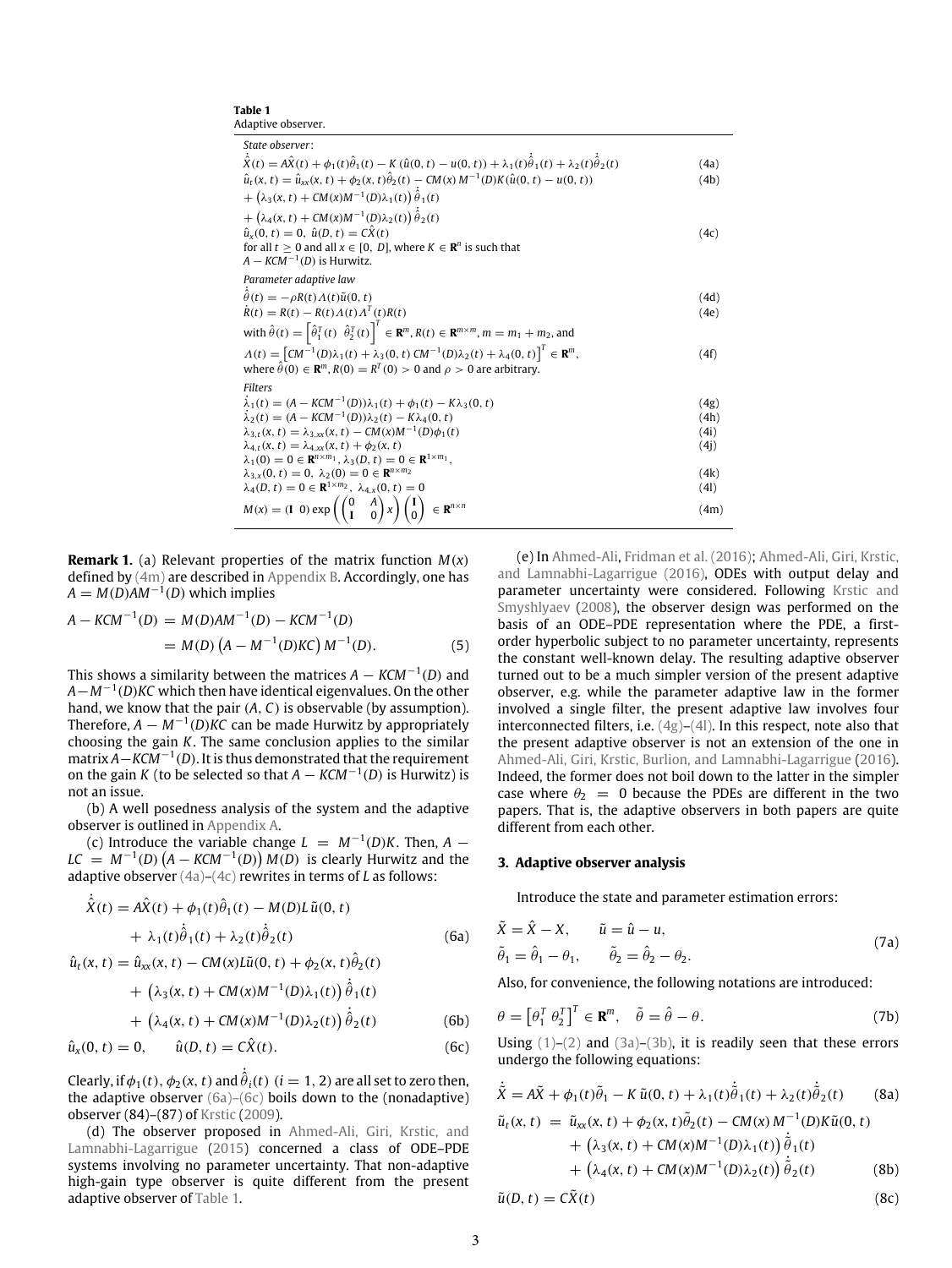$$
\tilde{u}_x(0,t) = 0 \tag{8d}
$$

 $\dot{\tilde{\theta}}(t) = -\rho R(t) \Lambda(t) \tilde{u}(0, t)$  (8e)

$$
\dot{R}^{-1} = -R^{-1} + AA^{T}
$$
 (8f)

where the penultimate equation is obtained noticing that  $\dot{\tilde{\theta}}(t) =$  $\dot{\hat{\theta}}(t), \dot{\hat{\theta}}_i(t) = \dot{\hat{\theta}}_i(t)$  (*i* = 1, 2) and the argument *t* is omitted (when clear) to alleviate expressions. In (8f),  $\dot{R}^{-1}$  refers to the derivative *dR*−<sup>1</sup> /*dt*. Eq. (8f) is equivalent to (4e) provided that *R*(*t*) is uniformly invertible. To meet this requirement, a persistent excitation (PE) property is needed. To this end, the following notation is introduced:

$$
\Lambda(t) = \left[ C M^{-1}(D) \lambda_1(t) + \lambda_3(0, t) \quad C M^{-1}(D) \lambda_2(t) + \lambda_4(0, t) \right]^T.
$$

Then, the PE assumption is stated as follows:

*PE Assumption*. The vector signal  $\Lambda(t)$  is supposed to be persistently exciting in the sense that,

$$
\exists \delta, \varepsilon_0 > 0, \ \forall t > 0: \quad \int_t^{t+\delta} \Lambda(s) \Lambda^T(s) ds > \varepsilon_0 I \tag{9}
$$

where  $I \in \mathbf{R}^{m \times m}$  denotes the identity matrix.

Intuitively, the PE assumption means that the vector subset  $\{\Lambda(s); t \leq s \leq t + \delta\}$  spans the parameter vector space **R**<sup>*m*</sup>, whatever *t*. It is readily seen from (4g)–(4j) that Λ(*t*) only depends on the known input signals  $\phi_1(t)$  and  $\phi_2(0, t)$  and the auxiliary function  $M(x)$  (i.e.  $\Lambda(t)$  does not depend on the state estimates generated by the observer). Therefore, it is quite possible to check whether the PE condition (9) is satisfied. Given that  $\phi_1(t)$  and  $\phi_2(x, t)$  linearly enter  $(4g)-(4j)$ , the PE requirement is met if the power spectra of  $\phi_1(t)$  and  $\phi_2(0, t)$  are rich enough (e.g. Ioannou & Sun, 2006). Now, it is shown in many places (e.g. Ioannou & Sun, 2006; Zhang, 2002) that if (9) holds then the time-varying matrix gain inverse R<sup>−1</sup>(t) exists, is positive definite, and stays bounded away from 0. Specifically, one then has

$$
r_0 \le R^{-1}(t) \le r_1, \quad \text{for all } t \ge 0 \tag{10}
$$

for some couple  $(r_0, r_1)$  of positive scalars. In the sequel, it is supposed that property (9) holds so that one can make use of  $(9)-(10)$ .

**Remark 2.** Conditions (9)–(10) will prove to be crucial in making the parameter estimation error  $\tilde{\theta}$  exponentially convergent to zero. It is worth noting that the structure of the parameter adaptive law (4d)–(4f) is quite similar to the so-called ''forgetting-factor leastsquares'' estimator (see e.g. Ioannou & Sun, 2006, p. 198). Except for the structural similarity, the adaptive law  $(4d)$ – $(4f)$  is novel due to the way the regressor  $\Lambda(t)$  is generated.  $\square$ 

The exponential convergence of the adaptive observer is now stated in the following theorem:

**Theorem 1.** *Consider the adaptive observer of Table* 1 *and let there the gain*  $\rho$  *of the parameter adaptive law be such that*  $\rho > 1/2$ *. Then, when applied to the system* (2)*–*(3)*, the observer is globally exponentially convergent in the sense that the errors,*  $\tilde{X}(t)$ *,*  $\tilde{\theta}(t)$ *<i>, and* the norm  $\int_0^D \tilde{u}^2(x, t) dx$ , are exponentially vanishing (as  $t \to \infty$ ), *whatever the initial conditions are*  $\hat{X}(0) \in \mathbb{R}^n$ ,  $\hat{u}[0] \in L_2(0, D)$ ,  $\hat{\theta}(0) \in \mathbf{R}^m$ .  $\square$ 

**Proof.** The proof of the theorem is divided in four parts. In the first part, the four auxiliary state vectors,  $\lambda_1(t)$  to  $\lambda_4(x, t)$ , generated by  $(4g)$ – $(4l)$  are shown to be bounded. The second part of the proof is devoted to introducing a transformation of the error system (8a)–(8f). The transformed system is shown in the third part to be exponentially stable. Finally, the results of the theorem are established in the final part.

*Part 1. Boundedness of*  $\lambda_1(t)$ ,  $\lambda_2(t)$ ,  $\lambda_3(x, t)$  *and*  $\lambda_4(x, t)$ .

It will be shown that there exist real numbers,  $\lambda_{i, \text{max}} > 0$  $(i = 1, 2, 3, 4)$ , such that the following properties hold:

$$
\|\lambda_i(t)\| \le \lambda_{i,M} \quad (i = 1, 2) \quad \text{and} \quad \|\lambda_i(x, t)\| \le \lambda_{1,M}
$$
\n
$$
(i = 3, 4), \quad \text{for all } t \ge 0 \text{ and all } x \in [0, D]. \tag{11}
$$

To alleviate the paper body, the proof of this result is placed in Appendix C.

*Part 2. Transformation of the error system* (8a)–(8f).

Consider the following backstepping transformations, partly inspired by Krstic (2009):

$$
Z(t) = \tilde{X}(t) - \lambda_1(t)\tilde{\theta}_1(t) - \lambda_2(t)\tilde{\theta}_2(t),
$$
\n(12a)

$$
\varepsilon(x, t) = \tilde{u}(x, t) - CM(x)M^{-1}(D)\tilde{X}(t)
$$
  
 
$$
- \lambda_3(x, t)\tilde{\theta}_1(t) - \lambda_4(x, t)\tilde{\theta}_2(t).
$$
 (12b)

Differentiating  $Z(t)$ , one gets using  $(8a)-(8b)$ ,  $(12a)-(12b)$  and (4m):

$$
\dot{Z} = \dot{\tilde{X}} - \dot{\lambda}_{1}\tilde{\theta}_{1} - \lambda_{1}\dot{\tilde{\theta}}_{1} - \dot{\lambda}_{2}\tilde{\theta}_{2} - \lambda_{2}\dot{\tilde{\theta}}_{2} \n= A\tilde{X} + \phi_{1}(t)\tilde{\theta}_{1} - K\tilde{u}(0, t) - \dot{\lambda}_{1}\tilde{\theta}_{1} - \dot{\lambda}_{2}\tilde{\theta}_{2} \text{ (using (8a))} \n= AZ + A\lambda_{1}\tilde{\theta}_{1} + A\lambda_{2}\tilde{\theta}_{2} + \phi_{1}(t)\tilde{\theta}_{1} - K\tilde{u}(0, t) \n- \dot{\lambda}_{1}\tilde{\theta}_{1} - \dot{\lambda}_{2}\tilde{\theta}_{2} \text{ (using (12a))} \n= AZ - K\epsilon(0, t) - KCM^{-1}(D)\tilde{X}(t) \n- [K\lambda_{3}(0, t) + \dot{\lambda}_{1} - A\lambda_{1} - \phi_{1}(t)]\tilde{\theta}_{1} \n- [K\lambda_{4}(0, t) + \dot{\lambda}_{2} - A\lambda_{2}]\tilde{\theta}_{2} \text{ (using (12b))} \n= (A - KCM^{-1}(D))Z - K\epsilon(0, t) \n- [K\lambda_{3}(0, t) + \dot{\lambda}_{1} - A\lambda_{1} - \phi_{1}(t) + KCM^{-1}(D)\lambda_{1}]\tilde{\theta}_{1} \n- [K\lambda_{4}(0, t) + \dot{\lambda}_{2} - A\lambda_{2} + KCM^{-1}(D)\lambda_{2}]\tilde{\theta}_{2}
$$

using  $(12a)$ , where the arguments  $(x, t)$  have been omitted to alleviate expressions. Using  $(4g)$  and  $(4j)$ , the last equality further simplifies to:

$$
\dot{Z} = \left(A - KCM(0)M^{-1}(D)\right)Z - K\varepsilon(0, t). \tag{13a}
$$

Similarly, differentiating  $\varepsilon$ ( $x$ ,  $t$ ) with respect to  $t$ , one obtains using (8a)–(8b) and (12b):

$$
\varepsilon_{t} = \tilde{u}_{t} - CM(x)M^{-1}(D)\dot{\tilde{X}} - \lambda_{3,t}\tilde{\theta}_{1} - \lambda_{3}\dot{\tilde{\theta}}_{1} - \lambda_{4,t}\tilde{\theta}_{2} - \lambda_{4}\dot{\tilde{\theta}}_{2}
$$
\n
$$
= \tilde{u}_{xx} - CM(x)M^{-1}(D)A\tilde{X}
$$
\n
$$
- \left(CM(x)M^{-1}(D)\phi_{1} + \lambda_{3,t}\right)\tilde{\theta}_{1} + \left(\phi_{2} - \lambda_{4,t}\right)\tilde{\theta}_{2}
$$
\n(using (8a)–(8b))

\n
$$
= \varepsilon_{xx} + C\left(\frac{d^{2}M}{dx^{2}}(x)M^{-1}(D) - M(x)M^{-1}(D)A\right)\tilde{X}
$$
\n
$$
- \left(CM(x)M^{-1}(D)\phi_{1} + \lambda_{3,t} - \lambda_{3,xx}\right)\tilde{\theta}_{1}
$$
\n
$$
+ \left(\phi_{2} - \lambda_{4,t} + \lambda_{4,xx}\right)\tilde{\theta}_{2} \quad \text{(using (12b))}.
$$

Using  $(4i)$ – $(4j)$  and Appendix B (Part 2), the last equality boils down to:

$$
\varepsilon_t(x,t) = \varepsilon_{xx}(x,t). \tag{13b}
$$

This is completed by the following two boundary conditions:

$$
\varepsilon(D, t) = 0 \tag{13c}
$$

$$
\varepsilon_{x}(0,t) = 0 \tag{13d}
$$

where  $(13c)$  is obtained from  $(12b)$  using  $(8c)$ – $(8d)$ ; Eq.  $(13d)$  is also obtained from  $(12b)$  using Appendix B (Part 1) and  $(4k)$ – $(4l)$ .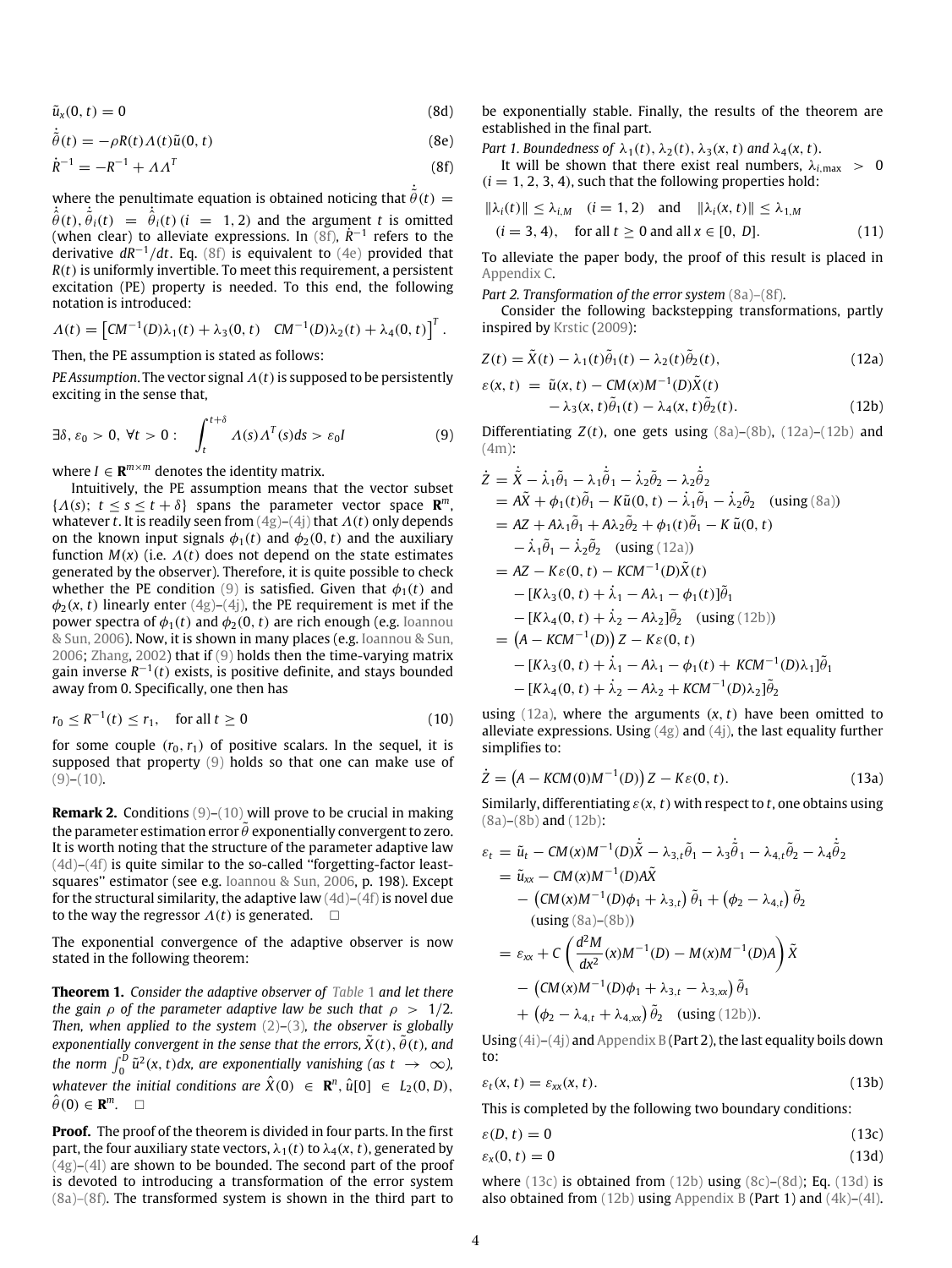In addition to (13a)–(13d), Eqs. (8e)–(8f) which govern  $\tilde{\theta}$  must be retained but the term  $\tilde{u}(0, t)$  on the right side of (8e) has to be expressed in terms of  $\varepsilon(0, t)$ ,  $Z(t)$  and  $\tilde{\theta}(t)$ , using (12a)–(12b). The resulting equation together with (13a)–(13d) constitutes the new error system expressed in terms of the new coordinates, *Z* and ε. For convenience, this new system is recapitulated here:

$$
\dot{Z} = (A - KCM^{-1}(D))Z - K\varepsilon(0, t)
$$
\n(14a)

$$
\varepsilon_t(x,t) = \varepsilon_{xx}(x,t) \tag{14b}
$$

$$
\varepsilon(D, t) = 0 \tag{14c}
$$

$$
\varepsilon_{x}(0,t) = 0 \tag{14d}
$$

$$
\dot{\tilde{\theta}} = -\rho R A A^T \tilde{\theta} - \rho R A \left( \varepsilon(0, t) + C M^{-1}(D) Z \right)
$$
(14e)

$$
\dot{R}^{-1} = -R^{-1} + A A^{T}.
$$
\n(14f)

*Part 3. Stability analysis of the transformed system* (14a)–(14f)*.*

To analyze the stability of this new error system, consider the following Lyapunov functional candidate:

$$
V = ZTPZ + a \int_0^D \varepsilon^2(x, t) dx + \tilde{\theta}^T R^{-1} \tilde{\theta}
$$
 (15)

with *P* any symmetric positive definite matrix satisfying the algebraic equation,

$$
P(A - KCM^{-1}(D)) + (A - KCM^{-1}(D))^{T}P \leq -\mu \mathbf{I}.
$$
 (16)

The matrix *P* exists because (*A* − *KCM*−<sup>1</sup> (*D*)) is Hurwitz. At this stage, the scalars  $a > 0$  are arbitrary. Differentiating (15) yields, using (16) and (14a)–(14f):

$$
\dot{V} = \dot{Z}^T P Z + Z^T P \dot{Z} + 2a \int_0^D \varepsilon(x, t) \varepsilon_t(x, t) dx
$$
  
\n
$$
+ \tilde{\theta}^T \dot{R}^{-1} \tilde{\theta} + 2 \tilde{\theta}^T R^{-1} \dot{\tilde{\theta}}
$$
  
\n
$$
= \left( [A - K C M^{-1}(D)]Z - K \varepsilon(0, t) \right)^T P Z
$$
  
\n
$$
+ Z^T P \left( [A - K C M^{-1}(D)]Z - K \varepsilon(0, t) \right)
$$
  
\n
$$
+ 2a \int_0^D \varepsilon(x, t) \varepsilon_{xx}(x, t) dx + \tilde{\theta}^T [-R^{-1} + A A^T] \tilde{\theta}
$$
  
\n
$$
+ 2 \tilde{\theta}^T R^{-1} \left( -\rho R A A^T \tilde{\theta} - \rho R A [\varepsilon(0, t) + C M^{-1}(D) Z] \right)
$$
  
\n
$$
\leq -\mu \left\| \tilde{Z} \right\|^2 - 2 \tilde{Z}^T P K \varepsilon(0, t) - 2a \int_0^D \varepsilon_x^2(x, t) dx
$$
  
\n
$$
- \tilde{\theta}^T R^{-1} \tilde{\theta} + (A \tilde{\theta})^2 - 2\rho (A^T \tilde{\theta})^2
$$
  
\n
$$
- 2\rho \tilde{\theta}^T A \varepsilon(0, t) - 2\rho \tilde{\theta}^T A C M^{-1}(D) Z
$$
  
\n(17)

where an integration by parts and the boundary conditions (14c–d) have been used in the last inequality. Applying Young's inequality to the cross products on the right side of (17), one gets:

$$
\dot{V} \leq -\mu \|Z\|^2 - 2a \int_0^D \varepsilon_x^2(x, t) dx - \tilde{\theta}^T R^{-1} \tilde{\theta} - (2\rho - 1)(\tilde{\theta}^T A)^2 \n+ \xi \|Z\|^2 + \frac{\|PK\|^2}{\xi} (\varepsilon(0, t))^2 \n+ \frac{\rho}{\nu} \varepsilon^2(0, t) + \rho v (\tilde{\theta}^T A)^2 + \rho \omega \|Z\|^2 \n+ \frac{\rho \|CM^{-1}(D)\|^2}{\omega} (\tilde{\theta}^T A)^2 \n\leq -(\mu - \xi - \rho \omega) \|Z\|^2 - \tilde{\theta}^T R^{-1} \tilde{\theta}
$$

$$
-\left(2a - \frac{D\left\|PK\right\|^2}{\xi} - \frac{D\rho}{\upsilon}\right) \int_0^D \varepsilon_x^2(x, t) dx
$$

$$
-\left(2\rho - 1 - \rho(\upsilon + \frac{\left\|CM^{-1}(D)\right\|^2}{\omega})\right) (\tilde{\theta}^T A)^2 \tag{18}
$$

where the last inequality is obtained applying Wirtinger's inequality (1b) and the scalars  $\xi > 0$ ,  $\nu > 0$  and  $\omega > 0$  are arbitrary. Let these free parameters be selected so that:

$$
\mu - \xi - \rho \omega > 0 \tag{19a}
$$

$$
2a - \frac{D \|PK\|^2}{\xi} - \frac{D\rho}{\upsilon} > 0
$$
 (19b)

$$
2\rho - 1 - \rho(v + \frac{\left\|CM^{-1}(D)\right\|^2}{\omega}) > 0.
$$
 (19c)

The last inequality is satisfied provided the pair  $(v, \rho)$  is set such 2

that  $v + \frac{\Vert cm^{-1}(D) \Vert}{\omega}$  $\frac{\omega}{\omega}$  <  $\frac{2\rho-1}{\rho}$ . This is possible because  $\rho > 1/2$ . Furthermore, letting  $\xi = 1$  and noting that *a* is independent on the rest of the parameters (especially  $D, K, P, \rho$ ), it follows that (19b) is satisfied provided that *a* is sufficiently large. In turn, (19a) is satisfied by letting  $\mu$  be sufficiently large. Using (19a)–(19c), it follows from (18) and (15) that:

$$
\dot{V} \le -(\mu - 1 - \rho \omega) \|Z\|^2 - \tilde{\theta}^T R^{-1} \tilde{\theta}
$$
  
 
$$
- \left(2a - D \|PK\|^2 - \frac{D\rho}{\nu}\right) \frac{\pi^2}{4D} \int_0^D \varepsilon^2(x, t) dx
$$
  
 
$$
\le - \min\left(1, \frac{\mu - 1 - \rho \omega}{\lambda_{\text{max}}(P)}, \frac{\pi^2}{4D}(2 - \frac{D \|PK\|^2}{a} - \frac{D\rho}{a\nu})\right) V (20)
$$

with λmax(*P*) being the largest eigenvalue of *P*, where Wirtinger's inequality (1a) has been used to get the first inequality. Clearly, this implies that *V* is exponentially vanishing (as  $t \to \infty$ ). Due to (15), so are  $Z(t)$ ,  $\tilde{\theta}(t)$  and  $\int_0^D \varepsilon^2(x, t) dx$ .

*Part 4. Exponential convergence of the original errors*.

Using the fact that  $M(x)$ ,  $\lambda_1(t)$  and  $\lambda_3(x, t)$  are bounded and  $\overline{Z}(t)$ ,  $\overline{\theta}(t)$  are exponentially convergent, it follows from (12a)–(12b) that  $\tilde{X}(t)$  and  $\tilde{u}(x, t)$  are also exponentially vanishing  $(\text{as } t \to \infty)$ . Theorem 1 is proved.  $\blacksquare$ 

**Remark 3.** The transformation defined by  $(12a)-(12b)$  and  $(4g)$ – $(4l)$  is a key feature of the observer design and analysis. It is partly inspired by, but is also a generalization of, previous finite- or infinite-dimensional transformations. Indeed, the finite-dimensional transformation in Zhang (2002), which applies to adaptive observer design for ODEs, is obtained letting  $\lambda_2(t)$ ,  $\lambda_3(x, t)$  and  $\lambda_4(x, t)$  be zero and deleting (12b). Also, the infinitedimensional transformation in Krstic (2009), that applies to nonadaptive observer design for ODE–PDEs, is obtained by letting all of  $\lambda_1(t)$ ,  $\lambda_2(t)$ ,  $\lambda_3(x, t)$  and  $\lambda_4(x, t)$  be zero and deleting (12a). The infinite-dimensional transformation in Ahmed-Ali, Giri, Krstic, Burlion, and Lamnabhi-Lagarrigue (2015) and Ahmed-Ali, Giri, Krstic, Lamnabhi-Lagarrigue, and Burlion (2016), used in adaptive observer design for parabolic PDEs, is obtained letting  $\lambda_1(t)$ ,  $\lambda_2(t)$ , and  $\lambda_3(x, t)$  be zero and deleting (12a). Leaving aside the difference between the PDEs in this paper and in Ahmed-Ali, Fridman et al. (2016); Ahmed-Ali, Giri, Krstic, and Lamnabhi-Lagarrigue (2016), the transformation in the latter can be viewed as a particular case of (12a)–(12b), obtained letting  $\lambda_2(t)$  and  $\lambda_4(x, t)$  be zero. Finally, note that only the new transformation (12a)–(12b) features a coupling between the (finite-dimensional) transformation, defined by  $(12a)$  and  $(4g)$ – $(4h)$ , on one hand, and the transformation  $(12b)$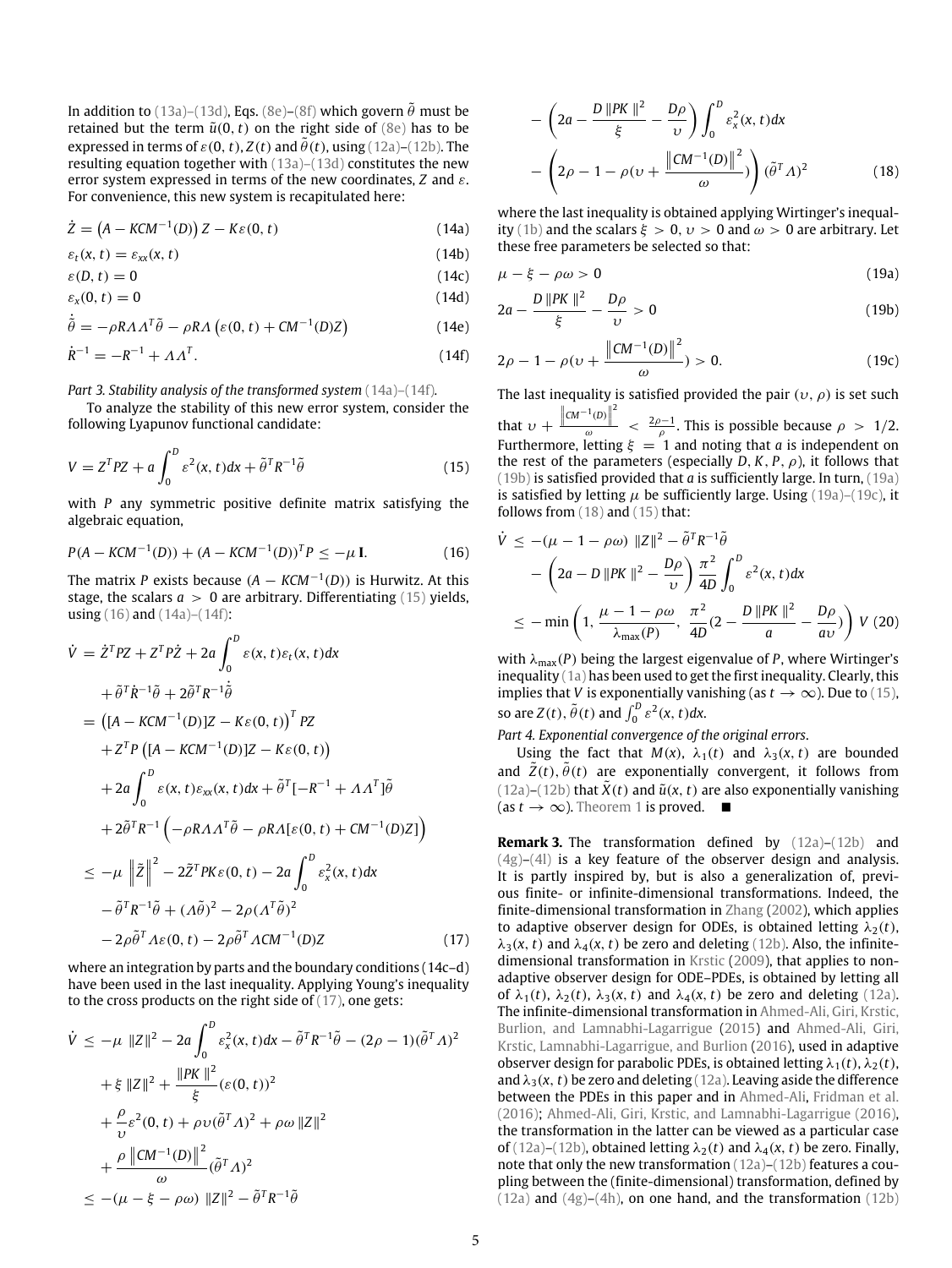

**Fig. 2.** System state variables  $X(t) = [x_1(t) \ x_2(t)]^T$  (solid) and their estimates (dashed).



**Fig. 3.** System parameters  $(\theta_1, \theta_2)$  (solid) and their estimates (dashed).

and (4i)–(4j) (involving infinite-dimensional signals), on the other hand. This coupling is part of the current transformation novelty that makes the observer analysis harder.

#### **4. Simulation**

To illustrate the performances of the adaptive observer of Table 1, a system of the form  $(2)-(3)$  is considered with the following parameters and functions:

$$
A = \begin{bmatrix} 0 & 1 \\ -1 & 0 \end{bmatrix}; \qquad C = \begin{bmatrix} 1 & 0 \end{bmatrix};
$$
  
\n
$$
D = 1; \qquad \theta_1 = 0.5; \qquad \theta_2 = 1.2
$$
  
\n
$$
\phi_1(t) = \begin{bmatrix} 0 \\ 1 + (\sin(3t))^2 \end{bmatrix}; \qquad \phi_2(x, t) = e^{0.2x} (5 + (\sin(3t))^2);
$$

with the initial conditions  $X(0) = \begin{bmatrix} 1 & -1 \end{bmatrix}^T$  and  $u(x, 0) = 0$  (0  $\leq$  $x < D$ ). The parameters of the adaptive observer of Table 1 are set to  $K = [17.1 \ 11.8]^T$  (leading to the eigenvalues  $(-3, -6)$  of the matrix  $\hat{A} - KCM^{-1}(D)$ ,  $\rho = 1$ , and  $R(0) = 5I$ . The observer is run with the initial conditions  $\hat{X}(0) = \begin{bmatrix} 0 & 0 \end{bmatrix}^T$ ,  $\hat{u}(x, 0) = 2$  ( $0 \le x <$ D),  $\hat{\theta}_1(0)=0$ ,  $\hat{\theta}_2(0)=0$ . The resulting observer performances are illustrated by Figs. 2–5. Clearly, all state and parameter estimates converge to their true values confirming the theoretical result of Theorem 1.



**Fig. 4.** PDE states  $u(0.1, t)$  (top) and  $u(0.7, t)$  (bottom). Solid: true system signals. Dashed: signal estimates.



**Fig. 5.** Estimation error  $\tilde{u}(x, t)$  vs  $0 \le x \le 1$  and  $t \ge 0$ .

#### **5. Conclusion**

The problem of state observation is addressed for ODE–PDE cascades modeled by  $(2)-(3)$ . The aim is to get online estimates of the states  $X(t)$  and  $u(x, t)$   $(0 \le x \le D)$ , on the one hand, and of the parameter vectors  $\theta_1$  and  $\theta_2$ , on the other. To this end, the adaptive observer of Table 1 is designed and shown to be exponentially convergent. The gain matrix *M*(*x*), the filters (4g)–(4l), and the forgetting-factor least-squares estimators (4d)–(4f) are instrumental components of this observer. Also, the presence of the parameter estimate speed  $\dot{\hat{\theta}}$  in the state observer (4a)–(4b) is an appealing feature. The observer analysis shows that the backstepping transformation defined by (12a)–(12b) plays a crucial role in the proof of exponential convergence.

#### **Appendix A. Existence analysis**

The well-posedness analysis of the system  $(2)-(3)$  can be performed in many ways. One simple way is to introduce the following backstepping transformation, for  $(x, t) \in [0, 1] \times$  $[0, +\infty)$ :

$$
p(x, t) = u(x, t) - CM(x)M^{-1}(D)X(t).
$$
 (A.1)

Then, it is readily checked using (A.1) and Appendix B (Parts 1 and 2) that, the system  $(2)$ – $(3)$  can be rewritten in the coordinates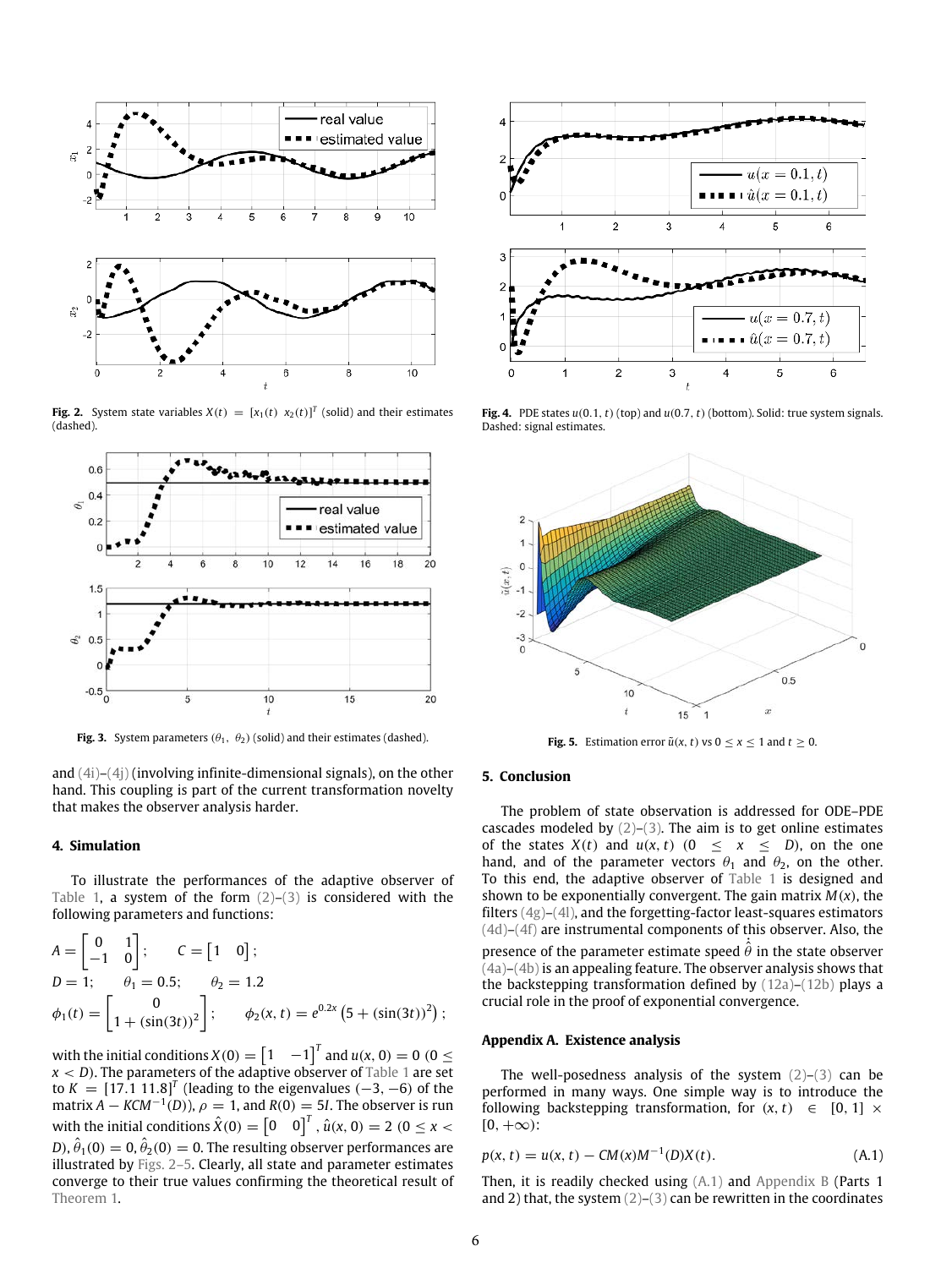(*X*, *p*) as follows:

$$
\dot{X}(t) = AX(t) + \phi_1(t)\theta_1, \quad t \ge 0,
$$
\n(A.2)

$$
p_t(x, t) = p_{xx}(x, t) + \phi_2(x, t)\theta_2 - CM(x)M^{-1}(D)\phi_1(t)\theta_1
$$
 (A.3)

$$
p_x(0, t) = p(D, t) = 0, \text{ for all } t \ge 0
$$
 (A.4)

$$
u(x, t) = p(x, t) + CM(x)M^{-1}(D)X(t).
$$
 (A.5)

One feature of the new system representation is that the infinitedimensional subsystem, here defined by (A.3)–(A.4), is decoupled from the finite-dimensional subsystem described by (A.2) (while a coupling existed in the initial model  $(2)$ – $(3)$ ). Then, the existence of solutions of each parts can be analyzed separately. The existence and uniqueness of the solution  $X \in C^1([0,\infty) : \mathbb{R}^n)$  of  $(A,2)$  is not an issue, due to the usual existence theorem of ODEs. Owing to  $(A,3)$ – $(A,4)$ , this is a particular case of the more general semilinear PDE (21) in Fridman and Blighovsky (2012). It has been proved that a unique strong solution *p*[*t*] exists in the Hilbert space  $H_{1/2} = D((-F)^{1/2}) = \{w \in H^1(0, D) : w_x(0) = w(D) = 0\}$  with  $\Gamma = \frac{\partial^2}{\partial x^2}$  $\frac{\partial^2}{\partial x^2}$ , where  $(-\Gamma)^{1/2}$  is the square root of  $-\Gamma$ . Then, a similar result holds with  $u[t]$  due to (A.5).

To analyze the well posedness of the observer of Table 1, it is more judicious to start analyzing the (transformed) error system  $(14a)$ – $(14f)$ . First, the parabolic equation  $(14b)$ – $(14d)$  has a well known solution in  $H^2(0,D)$  that can be found in many places (see e.g. Smyshlyaev & Krstic, 2005, p. 315). Then, by the usual existence theorem of ODEs, (14a) has a unique solution  $Z \in C^1([0,\infty): \mathbf{R}^n)$ . For the same reason, the ODEs (14e)–(14f) have unique solutions  $\tilde{\theta} \in C^1([0,\infty) : \mathbb{R}^m)$  and  $R^{-1} \in C^1([0,\infty) : \mathbb{R}^m)$  and, by (10) and (7b), one gets the unique existence of  $\hat{\theta} \in C^1([0,\infty) : \mathbf{R}^m)$ and  $R \in C^1([0,\infty) : \mathbf{R}^m)$ . Well posedness of the parabolic PDEs (4i)–(4j) can also be established applying the analysis of Fridman and Blighovsky (2012). Accordingly, one gets that those equations have strong solutions  $\lambda_3[t]$  and  $\lambda_4[t]$  in the Hilbert space  $H_{1/2}$ defined above. Then, by the usual existence theorem of ODEs,  $(4g)$ – $(4h)$  have unique solutions  $\lambda_1 \in C^1([0,\infty) : \mathbf{R}^{n \times m_1})$  and  $\lambda_2 \in C^1([0,\infty) : \mathbf{R}^{n \times m_2}$ ). The results obtained so far, together with (12a)–(12b), imply the existence of a unique solution  $X$  ∈  $C^1([0,\infty)$  : **R**<sup>n</sup>) and unique strong solution  $\tilde{u}[t]$  in the space *H*<sub>1/2</sub>. Similar existence results hold with the states  $\hat{X}$  and  $\hat{u}[t]$ , due to  $(7a)$ .

#### Appendix B. Properties of the matrix function  $M(x)$

The matrix function  $M(x)$  satisfies the following properties (see Lemma 1 in Ahmed-Ali, Giri, Krstic, & Lamnabhi-Lagarrigue, 2015):

(1) 
$$
\frac{d^2M}{dx^2}(x) = M(x)A
$$
, with  $M(0) = I$ ,  $\frac{dM}{dx}(0) = 0$ .  
\n(2)  $M(x) = \sum_{i=0}^{\infty} \frac{x^{2i}}{(2i)!} A^i$ .  
\n(3)  $AM(x) = M(x)A$  and  $M^{-1}(x)A = AM^{-1}(x)$ .

The first equality in (3) is obtained by pre- and postmultiplication of both sides of the development of Part 2 by *A*. The second equality is obtained by pre- and post-multiplication of both sides of the first equality by  $M^{-1}(x)$ . ■

#### Appendix C. Proof of boundedness of  $\lambda_i(t)$  (*i* = 1, 2) and  $λ<sub>i</sub>(x, t)$  ( $i = 3, 4$ )

As the vector signals  $\phi_1(t)$  are bounded and  $A - KCM^{-1}(D)$  is Hurwitz it follows from  $(4g)$ – $(4f)$  that,  $\lambda_1(t)$  and  $\lambda_2(t)$  are bounded provided  $\lambda_3(0, t)$  and  $\lambda_4(0, t)$  are so. Then, one just needs to show that the latter are bounded. The proof will only be performed for  $\lambda_3(0, t)$  (the proof for  $\lambda_4(0, t)$  matches similar arguments). Consider the following Lyapunov functional candidate:

$$
W_1(\lambda_3) = \frac{1}{2} \int_0^D \lambda_3(x, t) \lambda_3^T(x, t) dx
$$
  
+ 
$$
\frac{1}{2} \int_0^D \lambda_{3,x}(x, t) \lambda_{3,x}^T(x, t) dx.
$$
 (C.1)

Differentiating  $(C.1)$  gives, using  $(4i)$ – $(4k)$  and integrating by parts:

$$
\dot{W}_{1}(\lambda_{3}) = \int_{0}^{D} \lambda_{3}(x, t) \lambda_{3, t}^{T}(x, t) dx \n+ \int_{0}^{D} \lambda_{3, x}(x, t) \lambda_{3, xt}^{T}(x, t) dx \n= \int_{0}^{D} \lambda_{3}(x, t) \lambda_{3, xx}^{T}(x, t) dx \n- \int_{0}^{D} \lambda_{3}(x, t) [CM(x)M^{-1}(D)\phi_{1}(t)]^{T} dx \n- \int_{0}^{D} \lambda_{3, x}(x, t) \lambda_{3, tx}^{T}(x, t) dx \n= \int_{0}^{D} \lambda_{3}(x, t) \lambda_{3, xx}^{T}(x, t) dx \n- \int_{0}^{D} \lambda_{3}(x, t) [CM(x)M^{-1}(D)\phi_{1}(t)]^{T} dx \n- \int_{0}^{D} \lambda_{3, xx}(x, t) \lambda_{3, t}^{T}(x, t) dx
$$
\n(C.2)

where the last term is obtained using an integration by parts and the boundary conditions (4k). Again using integration by parts and (4k), equality (C.2) further develops as follows:

$$
\dot{W}_{1}(\lambda_{3}) = -\int_{0}^{D} \left\| \lambda_{3,x}(x,t) \right\|^{2} dx \n- \int_{0}^{D} \lambda_{3}(x,t) [CM(x)M^{-1}(D)\phi_{1}(t)]^{T} dx \n- \int_{0}^{D} \lambda_{3,xx}(x,t) (\lambda_{3,xx}^{T}(x,t) \n- [CM(x)M^{-1}(D)\phi_{1}(t)]^{T}) dx \n\leq - \int_{0}^{D} \left\| \lambda_{3,x}(x,t) \right\|^{2} dx + \frac{\xi}{2} \int_{0}^{D} \left\| \lambda_{3}(x,t) \right\|^{2} dx \n+ \frac{1}{2\xi} \int_{0}^{D} \left\| CM(x)M^{-1}(D)\phi_{1}(t) \right\|^{2} dx \n- \int_{0}^{D} \left\| \lambda_{3,xx}(x,t) \right\|^{2} dx + \frac{\xi}{2} \int_{0}^{D} \left\| \lambda_{3,xx}(x,t) \right\|^{2} dx \n+ \frac{1}{2\xi} \int_{0}^{D} \left\| CM(x)M^{-1}(D)\phi_{1}(t) \right\|^{2} dx
$$
\n(C.3)

using Young's inequality twice, where  $\xi > 0$  and  $\zeta > 0$  are arbitrary scalars. Applying Wirtinger's inequality  $(1a)$  to the second term on the right side of (C.3) yields:

$$
\dot{W}_1(\lambda_3) \le -\left(1 - \frac{2D\xi}{\pi^2}\right) \int_0^D \|\lambda_{3,x}(x,t)\|^2 dx \n- \left(1 - \frac{5}{2}\right) \int_0^D \|\lambda_{3,xx}(x,t)\|^2 dx \n+ \left(\frac{1}{2\xi} + \frac{1}{2\varsigma}\right) \int_0^D \|(CM(x)M^{-1}(D)\phi_1(t)\|^2 dx. \quad (C.4)
$$